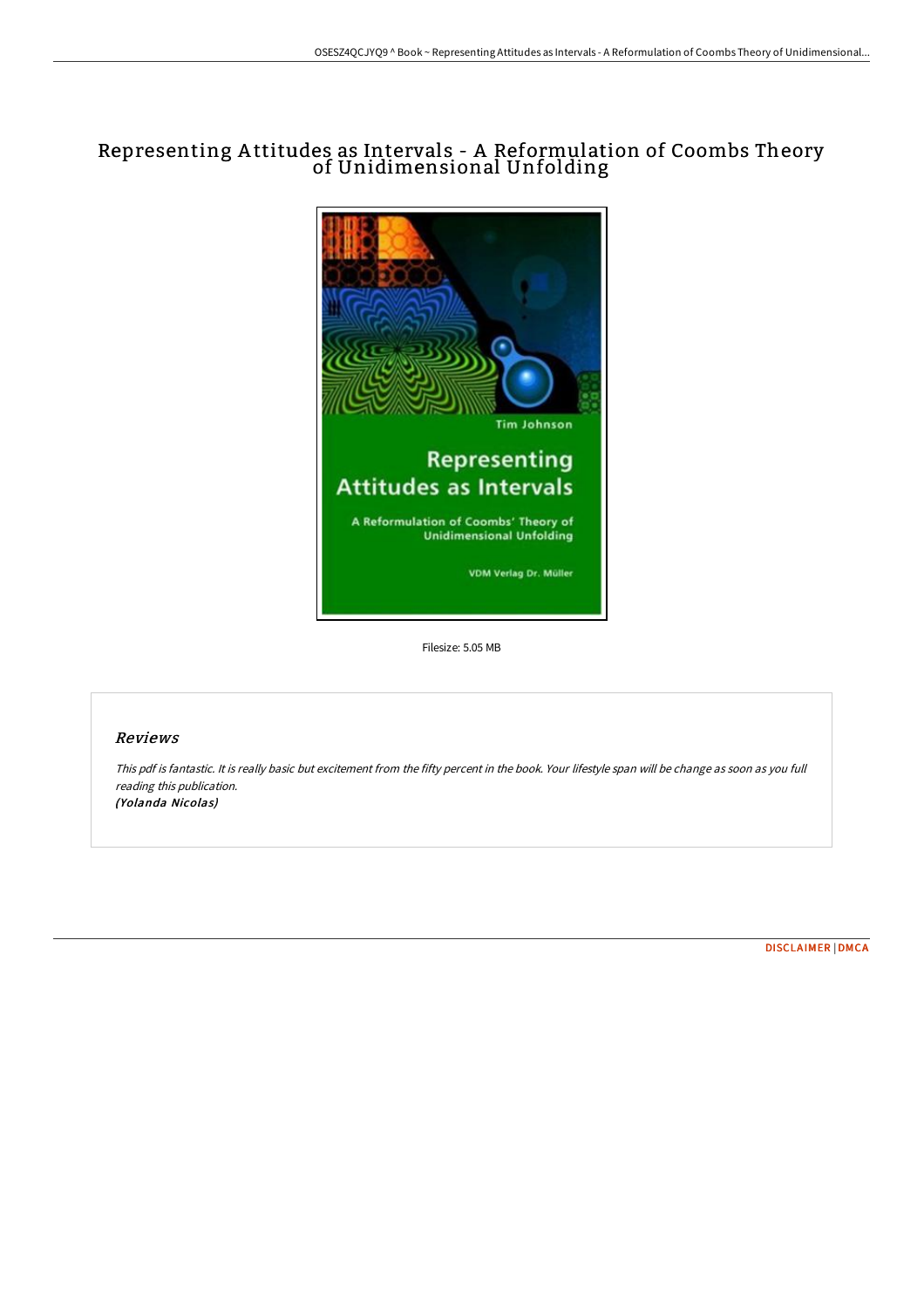## REPRESENTING ATTITUDES AS INTERVALS - A REFORMULATION OF COOMBS THEORY OF UNIDIMENSIONAL UNFOLDING



VDM Verlag. Paperback. Book Condition: New. Paperback. 284 pages. Dimensions: 9.6in. x 6.7in. x 0.6in.Attempts at measuring attitudes abound. Yet the standard representation of attitudes as points on a single dimension is inadequate for representing relationships of favourability and of implication between attitude statements. This book explores an alternative representation; attitudes are represented as intervals and parametized according to their midpoint and latitude. The midpoint can be understood as the favourability of the attitude, while the latitude can be understood as its generality or latitude of acceptance. Coombs Theory of Unidimensional Unfolding is reformulated using this representation and 18 possible distance measures are examined, including the Minkowski r-metric and the Generalised Hyperbolic Cosine Model (GHCM). These measures are subjected to two empirical tests, the triangle inequality test, and the aligned stimuli test. The results suggest that the triangle inequality fails, so the judgement space is not metric. Furthermore, only the GHCM (item) satisfied both tests and only if the operational function is strictly log-convex. This suggests that the latitude of acceptance is an item parameter. This book is aimed at researchers in social science. This item ships from multiple locations. Your book may arrive from Roseburg,OR, La Vergne,TN. Paperback.

Read Representing Attitudes as Intervals - A Reformulation of Coombs Theory of [Unidimensional](http://techno-pub.tech/representing-attitudes-as-intervals-a-reformulat.html) Unfolding Online Download PDF Representing Attitudes as Intervals - A Reformulation of Coombs Theory of [Unidimensional](http://techno-pub.tech/representing-attitudes-as-intervals-a-reformulat.html) Unfolding